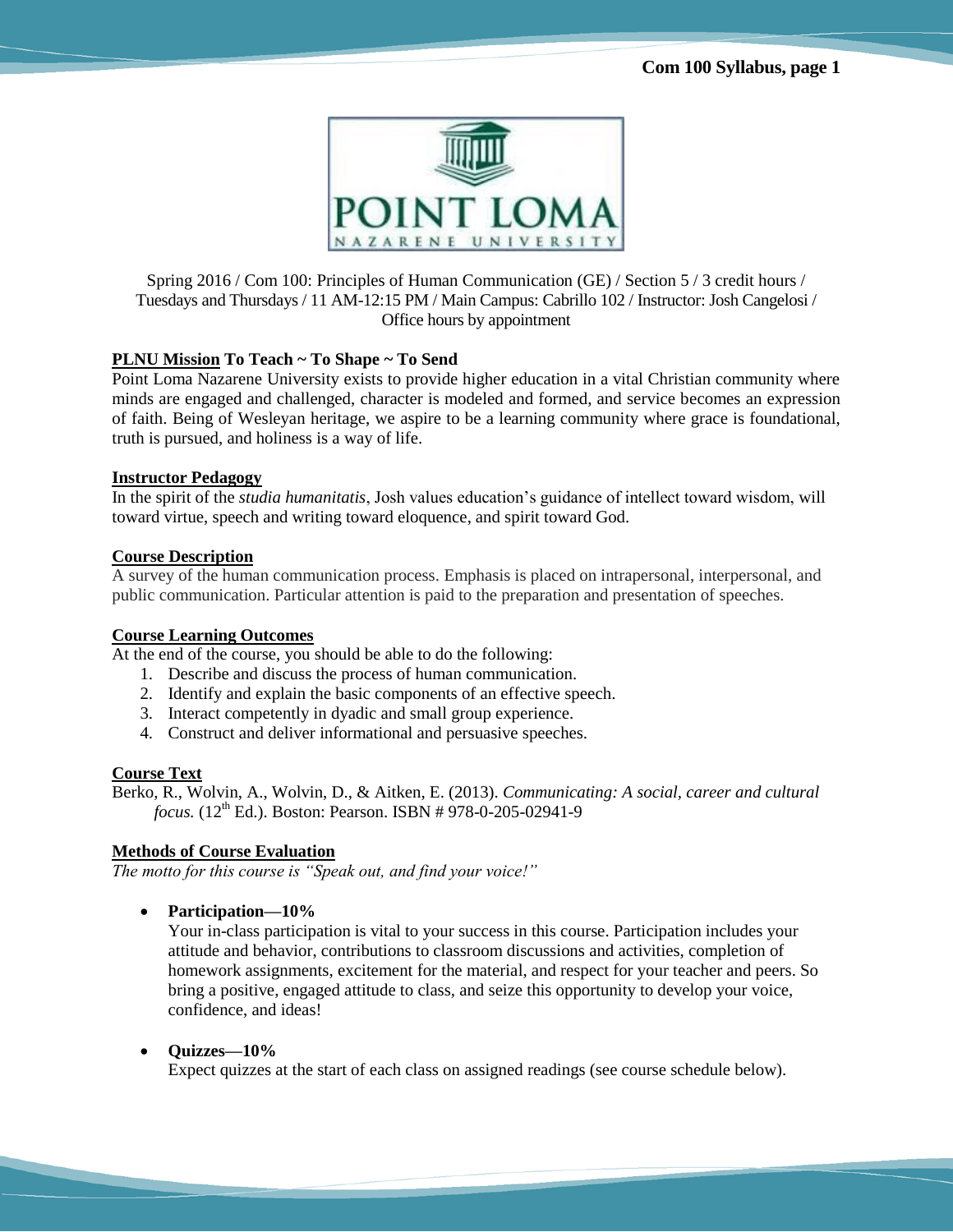**Four Speak Out Speeches (Interviews, Impromptu Speeches, Apologetics Speeches, and an Original Speak Out Speech)—30%** 

Perform 4 scheduled Speak Out speeches (see course schedule below). Interviews, impromptu speeches, and apologetics speeches are mandatory. You choose the topic of your original Speak Out. You can 1) make a YouTube video and share it with the class, 2) give a sermon or your testimony, 3) perform a concert/poetry reading, 4) perform a comedy sketch, 5) give an inspirational speech, or 6) suggest another idea (just get your idea approved in advance).

Interviews are approximately five minutes; résumés will be submitted prior to the interview and may be used during the interview. Impromptu speeches are five minutes, and the use of a notecard is permitted. Apologetics speeches and original Speak Out speeches are 7-8 minutes and should be presented from memory or an outline. Visual Aids, such as Power Point presentations, will not be used in interviews or impromptu speeches but are optional in apologetics presentations and original Speak Outs. Dress is business professional for all speeches. All Speak Outs are graded pass/fail based on whether they meet time requirements, demonstrate adequate preparation, and achieve the assigned task.

## **Group Informative Speech—10%**

Your group (TBA) must complete a well-researched informative speech (approximately 10-12 minutes in length), to be delivered by each group member from memory or an outline. You will submit topic proposals and outlines with an APA reference sheet of at least 10 scholarly sources. A PowerPoint visual aid formatted in APA style is required. Group informative speeches are assigned letter grades based on the speech rubric (see 'Files' on Canvas).

#### **Persuasive Speech—25%**

You must complete a well-researched persuasive/after dinner speech (between 8-10 minutes in length), to be delivered from an outline. You will submit written work at each stage of the research process (see 'Research Steps' below). Dress is business professional. Visual aids are not allowed. Persuasive speeches are assigned letter grades based on the speech rubric (see 'Files' on Canvas).

#### **Research Steps for Informative and Persuasive Speeches—5%**

During the research process for your informative and persuasive speeches, you must complete a speech proposal, APA works cited page, and APA outline (as scheduled in the course schedule below). Submissions of research materials are graded pass/fail based on whether they demonstrate adequate formatting and content. Speech outlines must use APA formatting for source citations and bibliographies (see APA style guide on Canvas 'Files').

# **Final Exam—10%**

The final exam is comprehensive and will cover the chapter readings and lectures. No accommodations for early examinations or alternative days are allowed per university policy.

## **Grading Scale**

| 4.0 | А         | $(100-93%)$ | 2.0 |                      | $(73-76%)$ |
|-----|-----------|-------------|-----|----------------------|------------|
| 3.7 | $A -$     | $(90-92\%)$ | 1.7 | $\mathsf{C}\text{-}$ | $(70-72%)$ |
| 3.3 | $B+$      | $(87-89%)$  | 1.3 | $D+$                 | $(67-69%)$ |
| 3.0 | В         | $(83-86%)$  | 1.0 | Ð                    | $(63-66%)$ |
| 2.7 | В-        | $(80-82%)$  | 0.7 | D-                   | $(60-62%)$ |
| 2.3 | $C_{\pm}$ | $(77-79%)$  | 0.0 | F                    | $(59-0\%)$ |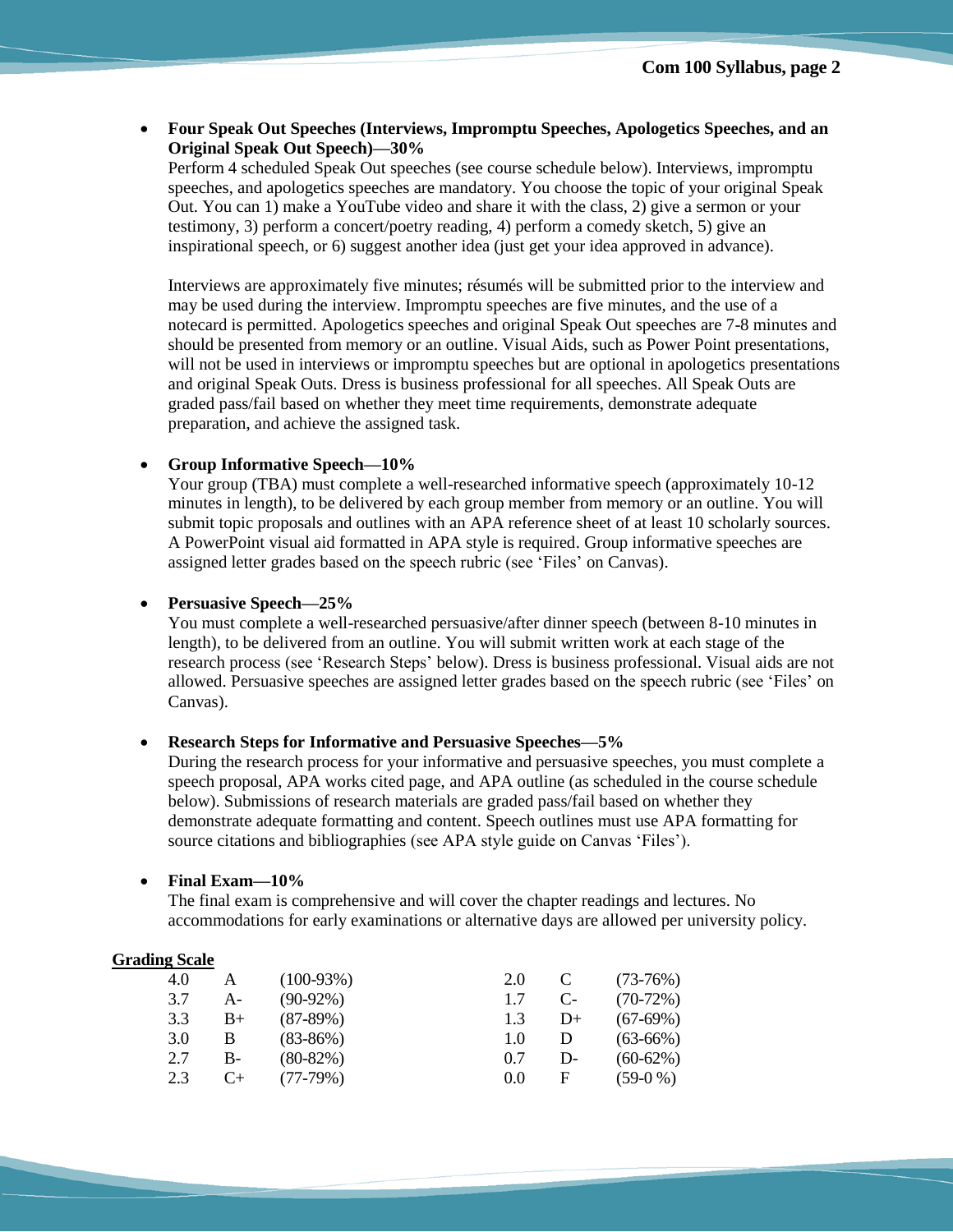### **Classroom Policies**

# **Behavioral Guidelines**

Failure to comply with the following behavioral guidelines will result in the reduction of the student's participation grade:

- 1. Use electrical devices only as classroom tools at appropriate times.
- 2. Refrain from side conversations while your peers or professor is speaking.
- 3. Remain sociable, attentive, and respectful to your peers and professor at all times.
- 4. Bring your books, and actively participate in class discussions and activities.
- 5. Do your best to use the restroom before class.

#### **Attendance**

Regular and punctual attendance at all classes is essential to optimal academic achievement. You are allowed 3 unexcused absences without penalty. Each additional absence will result in the reduction of your final grade by 1/3 letter. If you are not present at the start of class, you will be considered tardy. Two tardies (arriving late or leaving early) will be equivalent to an absence. Excused absences (university-sponsored sports, forensics, or other activities) need to be brought to my attention via email before the day(s) you will be absent. If you are absent from more than 10 percent of class meetings, I can file a written report, which may result in de-enrollment. If the absences exceed 20 percent, you may be de-enrolled without notice until the university drop date or, after that date, receive the appropriate grade for your work and participation. See [Academic](http://catalog.pointloma.edu/content.php?catoid=18&navoid=1278)  [Policies](http://catalog.pointloma.edu/content.php?catoid=18&navoid=1278) in the Undergraduate Academic Catalog.

#### **Late Work**

Missed quizzes and in-class activities cannot be made up by students. Missing class on an assigned speech day without valid notice will result in a zero for that assignment. Homework and other assignments will be accepted late for a reduced grade only if the student gets permission for late submissions *before* the assignment is due. Homework and other assignments will not be accepted for any credit if turned in late without prior permission for a late extension. So ask for an extension before the assignment is due!

#### **Extra Credit**

I enjoy giving students the opportunity to benefit from extra credit, and taking advantage of extra credit can work miracles for any grade. At the end of the semester, extra-credit points are applied to your final grade. While the exact value of extra credit is determined at that time by the amount of extra credit submitted in the class, typically about twenty points of extra credit raise final letter grades by 1/3 of a letter. Forty points is the maximum amount of extra credit you can earn. The deadline for extra credit (to be announced) will come before the close of the semester, so don't wait until the last minute to complete extra credit. Three marks for bad behavior will result in the loss of all extra-credit opportunities, including points for extra credit already earned.

- At the start of class, lead everyone in a short devotional, prayer, or worship song.
- Show and Tell: share one of your talents with the class—a song, poem, painting, etc. Please set up prior to class.
- Submit a journal response that reflects upon your class speech or another student's speech.
- Attend the Communication Lab for one of your speeches.
- Perform a five-minute impromptu speech after class. Double the extra credit if you perform the speech for the class.
- Share a short inspirational/apologetics video with the class.
- Write a one-page journal response about something related to the class (about movies, articles, personal experiences, etc.).
- **Maintain perfect attendance for ten extra-credit points.**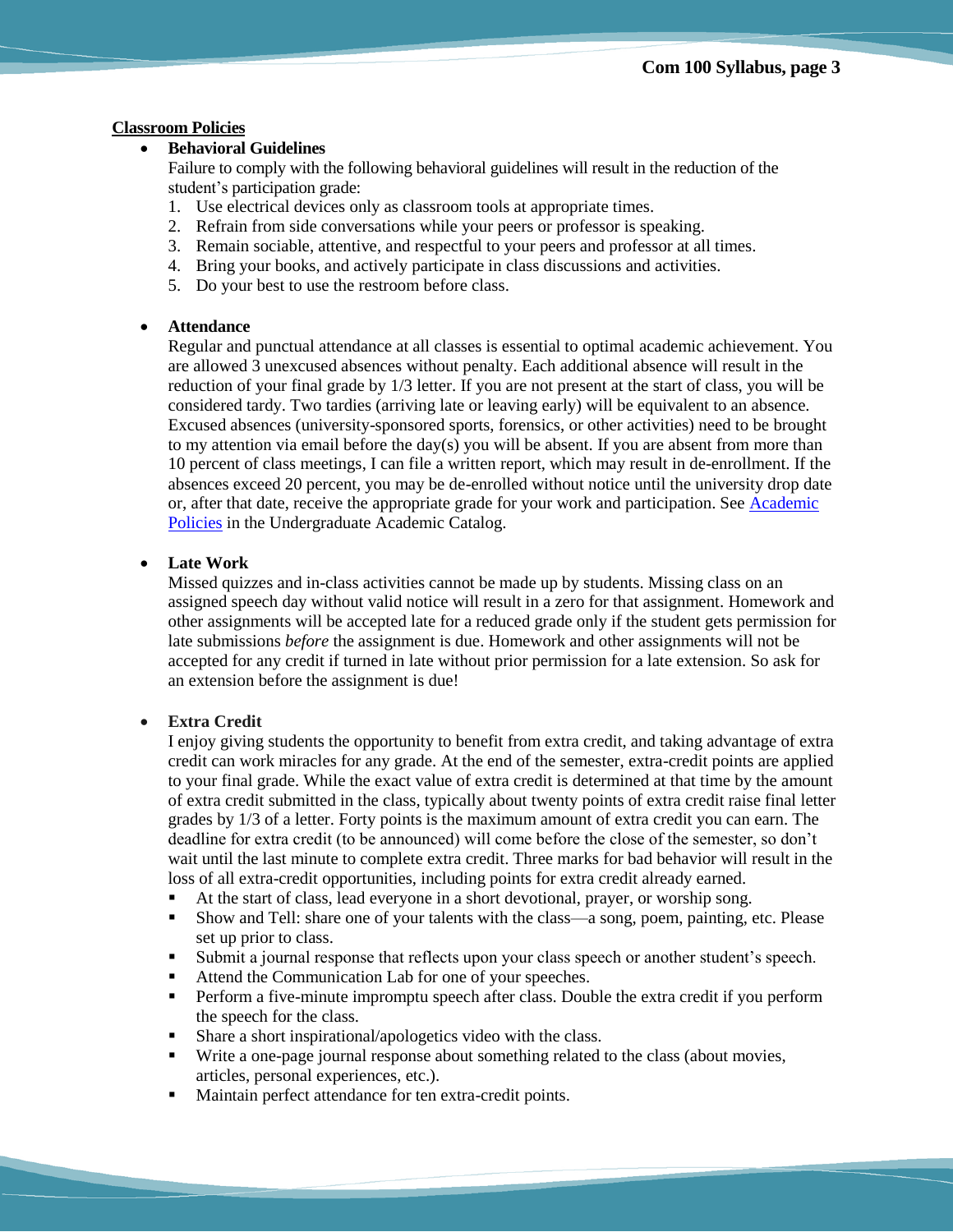- Compete in collegiate debate tournaments, or judge high school debate tournaments.
- Feel free to suggest another appropriate way of earning extra credit.

#### **Questions**

Every question is important. So please do not hesitate to ask questions in or out of class. There is no stupid question! So if you don't understand the class material or assignments, ask in class! However, if you have questions or concerns about classroom policies, your grades, personal matters, etc., please do not use class time to bring up those important issues. I am available before/after class, by appointment, by e-mail, or by phone to answer all your questions or tutor you on any relevant subject for which you need extra assistance. I am here to help you, and I really enjoy helping students individually! So, please, don't hesitate to ask me for help!

#### **Academic Honesty**

Students should demonstrate academic honesty by doing original work and by giving appropriate credit to the ideas of others. Academic dishonesty is the act of presenting information, ideas, and/or concepts as one's own when in reality they are the results of another person's creativity and effort. A faculty member who believes a situation involving academic dishonesty has been detected may assign a failing grade for that assignment or examination, or, depending on the seriousness of the offense, for the course. Faculty should follow and students may appeal using the procedure in the university Catalog. See [Academic Policies](http://catalog.pointloma.edu/content.php?catoid=18&navoid=1278) for definitions of kinds of academic dishonesty and for further policy information. Remember, You are responsible for *all forms* of plagiarism found in your writing or speech, however unintentional or seemingly insignificant. In the context of this course, plagiarism usually results from the failure in speeches to verbally cite the sources of specific information. If you're even slightly unsure whether you should cite something or about how to do so, you are responsible for asking me for help!

## **Credit Hour**

In the interest of providing sufficient time to accomplish the stated Course Learning Outcomes, this class meets the PLNU credit hour policy for a 3-unit class delivered over 16 weeks. Specific details about how the class meets the credit hour requirement can be provided upon request.

#### **Academic Accommodations**

If you have a diagnosed disability, please contact PLNU's Disability Resource Center (DRC) within the first two weeks of class to demonstrate need and to register for accommodation by phone at 619-849-2486 or by e-mail at [DRC@pointloma.edu.](mailto:DRC@pointloma.edu) Se[e Disability Resource Center](http://www.pointloma.edu/experience/offices/administrative-offices/academic-advising-office/disability-resource-center) for additional information.

### **FERPA Policy**

In compliance with federal law, neither the PLNU student ID nor social security number should be used in publicly posted grades or returned sets of assignments without student written permission. This class will meet the federal requirements by (Note: each faculty member should choose one strategy to use: distributing all grades and papers individually; requesting and filing written student permission; or assigning each student a unique class ID number not identifiable on the alphabetic roster.). Also in compliance with FERPA, you will be the only person given information about your progress in this class unless you have designated others to receive it in the 'Information Release' section of the student portal. See Policy Statements in the undergrad academic catalog.

#### **Course Schedule**

Schedule is subject to change.

January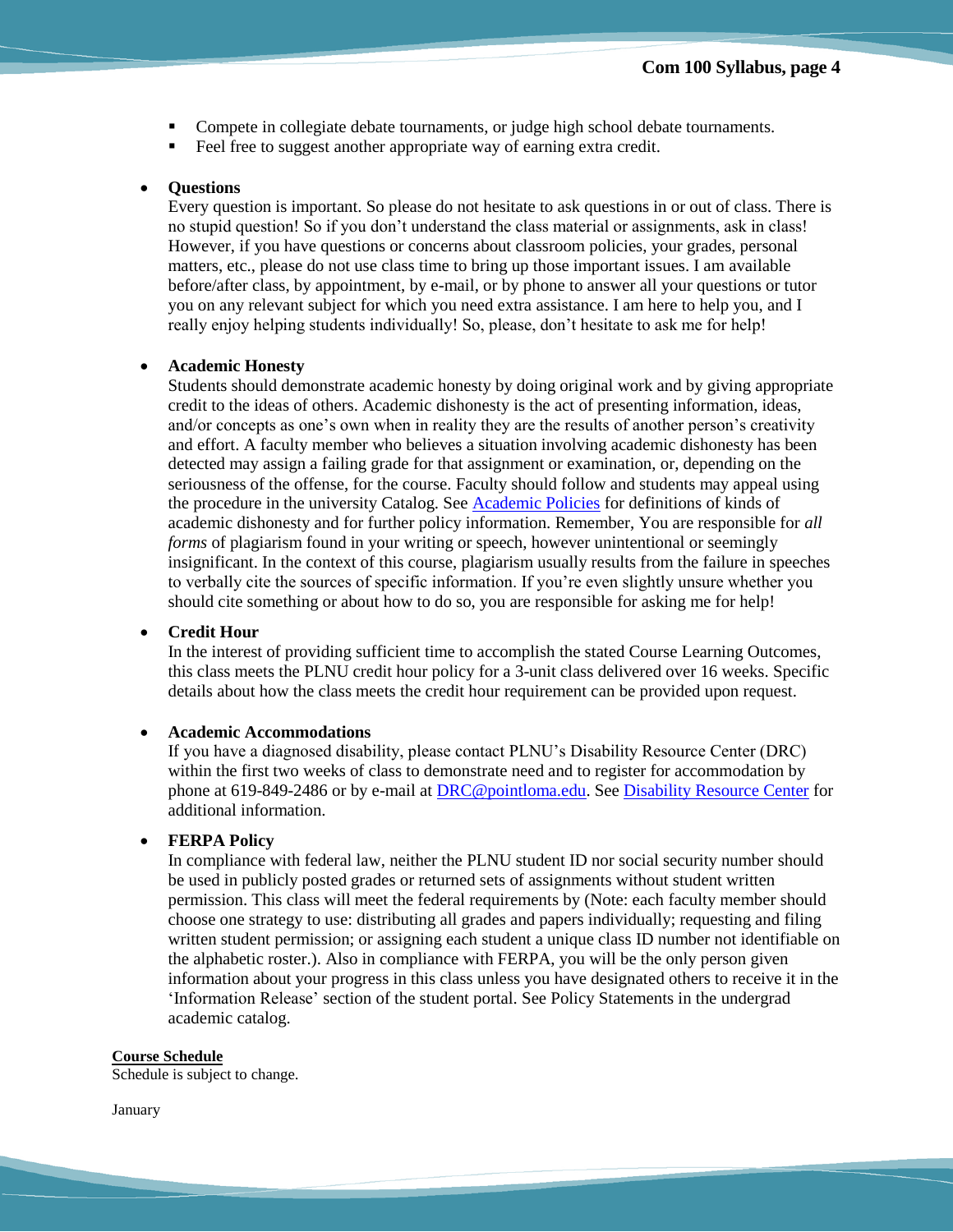| Week One   |                               |                                                                                                                                                                                               |
|------------|-------------------------------|-----------------------------------------------------------------------------------------------------------------------------------------------------------------------------------------------|
|            | 12                            | <b>Monday Schedule (No Class)</b>                                                                                                                                                             |
|            | 14<br>In Class:               | Course introduction                                                                                                                                                                           |
| Week Two   |                               |                                                                                                                                                                                               |
|            | 19<br>In Class:<br>Due Today: | Song of Myself / quiz on syllabus<br>Bring a short clip of a song, which introduces you, to play and briefly discuss / study<br>syllabus                                                      |
|            | 21<br>In Class:<br>Due Today: | Résumé builders / group interview practice<br>Chapter 8 "The Interview"                                                                                                                       |
| Week Three |                               |                                                                                                                                                                                               |
|            | 26<br>In Class:<br>Due Today: | Group interview practice / review résumés<br>Email résumé to instructor before class / Chapter 4 "Listening"                                                                                  |
|            | 28<br>In Class:<br>Due Today: | <b>Speak Out One (Interviews)</b><br>Dress professionally                                                                                                                                     |
| February   |                               |                                                                                                                                                                                               |
| Week Four: | 2                             |                                                                                                                                                                                               |
|            | In Class:<br>Due Today:       | <b>Speak Out One (Interviews)</b><br>Dress professionally                                                                                                                                     |
|            | $\overline{4}$                |                                                                                                                                                                                               |
|            | In Class:<br>Due Today:       | Discuss informative speeches and topic proposals<br>"Sex, Lies, and Conversation" reading on Canvas / Chapter 9 "The Concept of Groups"                                                       |
| Week Five: |                               |                                                                                                                                                                                               |
|            | 9<br>In Class:<br>Due Today:  | Select groups and topic for informative speech<br>Typed Informative Speech Proposals / Chapter 10 "Participating in Groups"                                                                   |
|            | 11<br>In Class:<br>Due Today: | Group work for informative speech<br>Chapter 12 "Developing the Message"                                                                                                                      |
| Week Six   |                               |                                                                                                                                                                                               |
|            | 16<br>In Class:<br>Due Today: | <b>Group Informative Speech with PowerPoint</b><br>Typed Informative Speech Outlines and Reference Sheet with 8-10 Total Sources,<br>all in APA Format (one per group) / dress professionally |
|            | 18<br>In Class:<br>Due Today: | Discuss persuasive speeches and topic proposals / argumentation activities<br>Chapter 15 "The Persuasive Speech"                                                                              |
| Week Seven |                               |                                                                                                                                                                                               |

23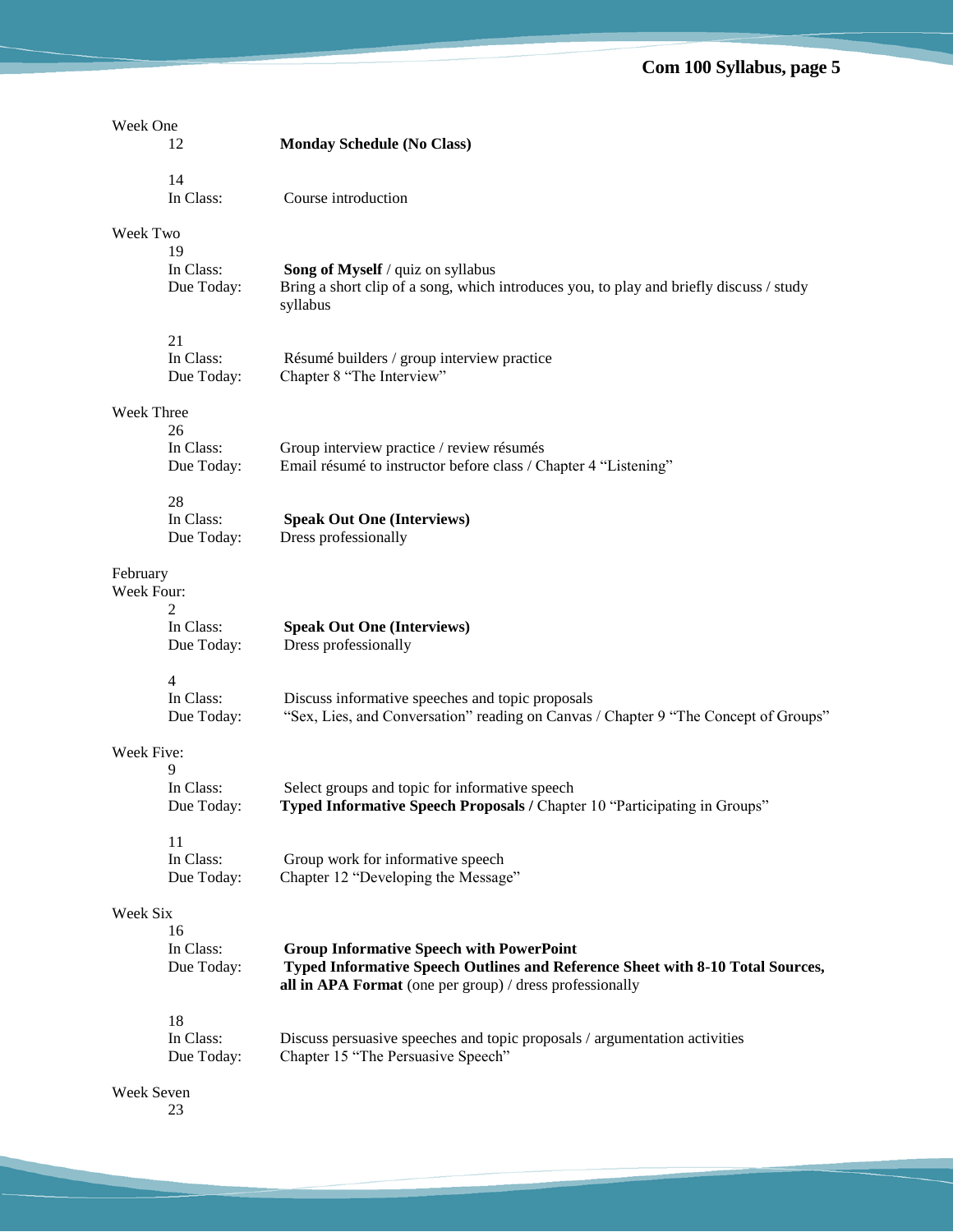|                        | In Class:<br>Due Today:       | Fallacy quiz / argumentation activities<br>Study fallacy handout on Canvas                                                                                               |
|------------------------|-------------------------------|--------------------------------------------------------------------------------------------------------------------------------------------------------------------------|
|                        | 25<br>In Class:<br>Due Today: | <b>Speak Out Two (Your Choice)</b><br>Dress professionally                                                                                                               |
| March<br>Week Eight    | 1                             |                                                                                                                                                                          |
|                        | In Class:<br>Due Today:       | <b>Speak Out Two (Your Choice)</b><br>Dress professionally                                                                                                               |
|                        | 3<br>In Class:<br>Due Today:  | Review proposals and Apologetics Speak Out<br>Typed Persuasive Speech Proposal / Chapter 1 "The Human Communication Process"                                             |
| Week Nine              | 8<br>10                       | <b>Spring Break (No Class)</b><br><b>Spring Break (No Class)</b>                                                                                                         |
| Week Ten               |                               |                                                                                                                                                                          |
|                        | 15<br>In Class:<br>Due Today: | Apologetics activities<br>Works Cited List of 5 Sources for Persuasive Speech / Chapter 3 "Nonverbal<br>Communication"                                                   |
|                        | 17                            |                                                                                                                                                                          |
|                        | In Class:<br>Due Today:       | <b>Speak Out Three (Apologetics)</b><br>Dress professionally                                                                                                             |
| Week Eleven            |                               |                                                                                                                                                                          |
|                        | 22<br>In Class:<br>Due Today: | <b>Speak Out Three (Apologetics)</b><br>Dress professionally                                                                                                             |
|                        | 24                            | <b>Easter Recess (No Class)</b>                                                                                                                                          |
| Week Twelve            |                               |                                                                                                                                                                          |
|                        | 29<br>In Class:<br>Due Today: | Impromptu drills<br>Works Cited List of 10 Sources for Persuasive Speech / Chapter 5 "The Self and<br>Perception"                                                        |
|                        | 31<br>In Class:<br>Due Today: | Impromptu drills<br>Impromptu list of 10 examples from several categories with sub points for each example /<br>Chapter 7 "Interpersonal Skills and Conflict Management" |
| April<br>Week Thirteen | 5                             |                                                                                                                                                                          |
|                        | In Class:<br>Due Today:       | Impromptu drills<br>Preparation Outline for Persuasive Speech / final impromptulist / Chapter 13<br>"Structuring the Message"                                            |